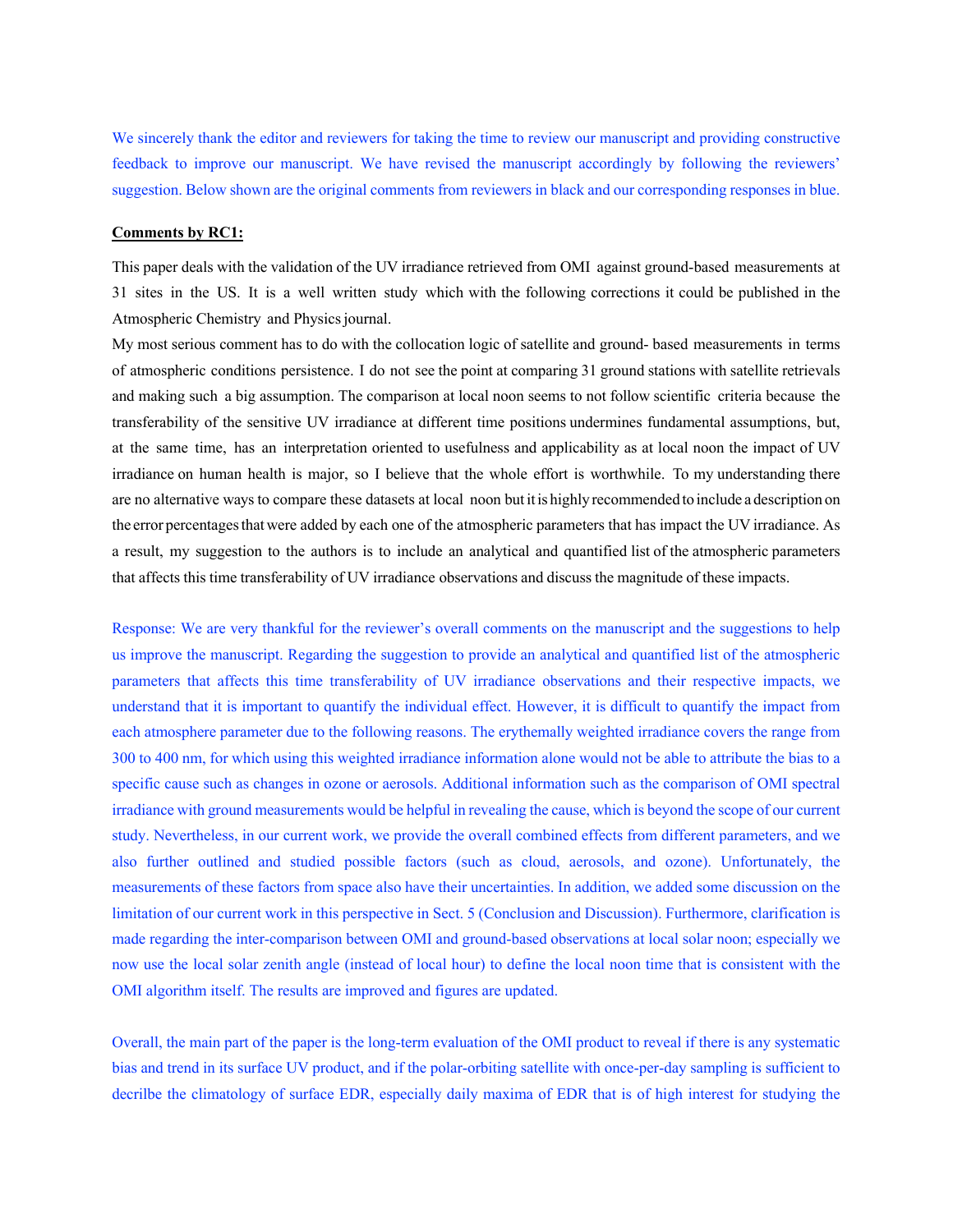impact of UV exposure on the health of biosphere and human. To some extent, this work is in analogy with the trend analysis of surface temperature first before we can figure out the causes for the trend (if there is any). For the bulk part, we didn't find any significant and coherent trend in surface UV, O<sub>3</sub>, aerosols, and clouds from OMI.

On page 13, line 387, the trend analysis needs to be performed with reliable monthly averages, so filter the data as to represent mean values with minimum missing data (e.g. at least 20 days of data permonth). Response: We have followed the reviewer's suggestion to calculate the monthly average only for months with at least 20 days of data available.

I recommend also the authors to renew the reference list throughout the paper with updated and more recent results. Response: We agree with the reviewer. We have added a few newer references when appropriate to make our work more relevant.

At line 20 of the Abstract maybe the authors want to say "variability" instead of "viability"? Response: Corrected

At line 187 change the last letter of the word "room" with "t". Response: Corrected.

The RMSD is the same magnitude as the RMSE, so for the normalized RMSD use NRMSE or change the RMSE to RMSD as to not confuse the reader. Response: Thanks for the suggestion and we have updated this in the manuscript (Eq. (4)).

At line 380 what is the AAOD? Add a description before using any abbreviation. Response: We have described the AAOD in the earlier Sect. 2.1 and we apologize for the many abbreviation and acronyms used in the current manuscript. We have modified Table 2 to better organize the abbreviation we have used in the current manuscript.

At line 425 What are the "TEMPO and GEMS"? Add a nomenclature and abbreviation table for the whole document. Response: Corrected.

In Figure 5 change the x axis from 0 to 400. Response: Corrected.

In Figures 6 and 15 add grid lines. Response: Corrected.

In Figure 8 change the x axis borders from 0.0 to 2.5 (now its until 3.0). Add also some in plot statistics (e.g. median or mean) and discuss in detail the form of the different distributions of plots a and b.